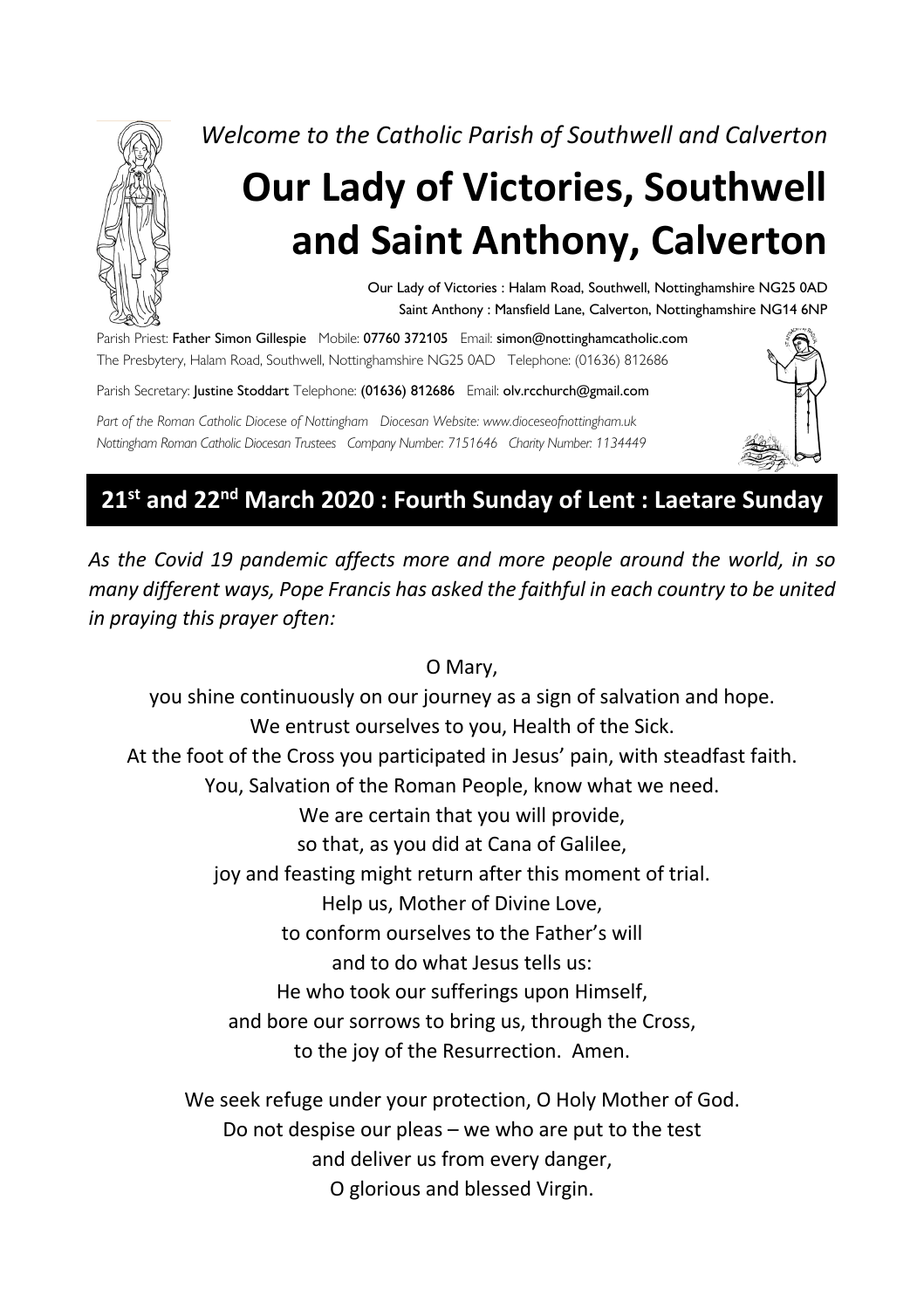# **Suspension of public participation in Acts of Worship**

*The following letter was issued by the Bishops of England and Wales on Wednesday 18th March:*

Dear Brothers and Sisters in Christ,

In response to the Coronavirus pandemic, so many aspects of our lives must change. This includes the ways

in which we publicly express our faith. It is very clear that, following official advice and in order to keep each other safe, save lives and support the NHS, at this time we must not gather for public acts of worship in our churches. This will begin from Friday evening, 20<sup>th</sup> March 2020, until further notice. Our churches will remain open. They are not closing. They will be a focal point of prayer, where you will find solace and strength. In visiting our churches at this time, we will observe with great care the practices of hygiene and the guidance on social distancing.

However, the celebration of Mass, Sunday by Sunday and day by day, will take place without a public congregation.

Knowing that the Mass is being celebrated; joining in spiritually in that celebration; watching the live-streaming of the Mass; following its prayers at home; making an act of spiritual communion: this is how we share in the Sacrifice of Christ in these days. These are the ways in which we will sanctify Sunday, and indeed every day.

We want everyone to understand that in these emergency circumstances, and for as long as they last, the obligation to attend Mass on Sundays and Holy Days is removed. This is, without doubt, the teaching of the Church (Catechism of the Catholic Church 2181). This pandemic is the 'serious reason' why this obligation does not apply at this time.

You will find more details about the pathway of prayer and sacramental life we are now to take in the accompanying document and on the Bishops' Conference website (www.cbcew.org.uk). Your own bishop and parish priest will provide further support, encouragement and information about our way of prayer together in the coming weeks.

The second vital aspect of these challenging times is our care for each other. There are so many ways in which we are to do this: being attentive to the needs of our neighbour, especially the elderly and vulnerable; contributing to our local food banks; volunteering for charitable initiatives and organisations; simply keeping in

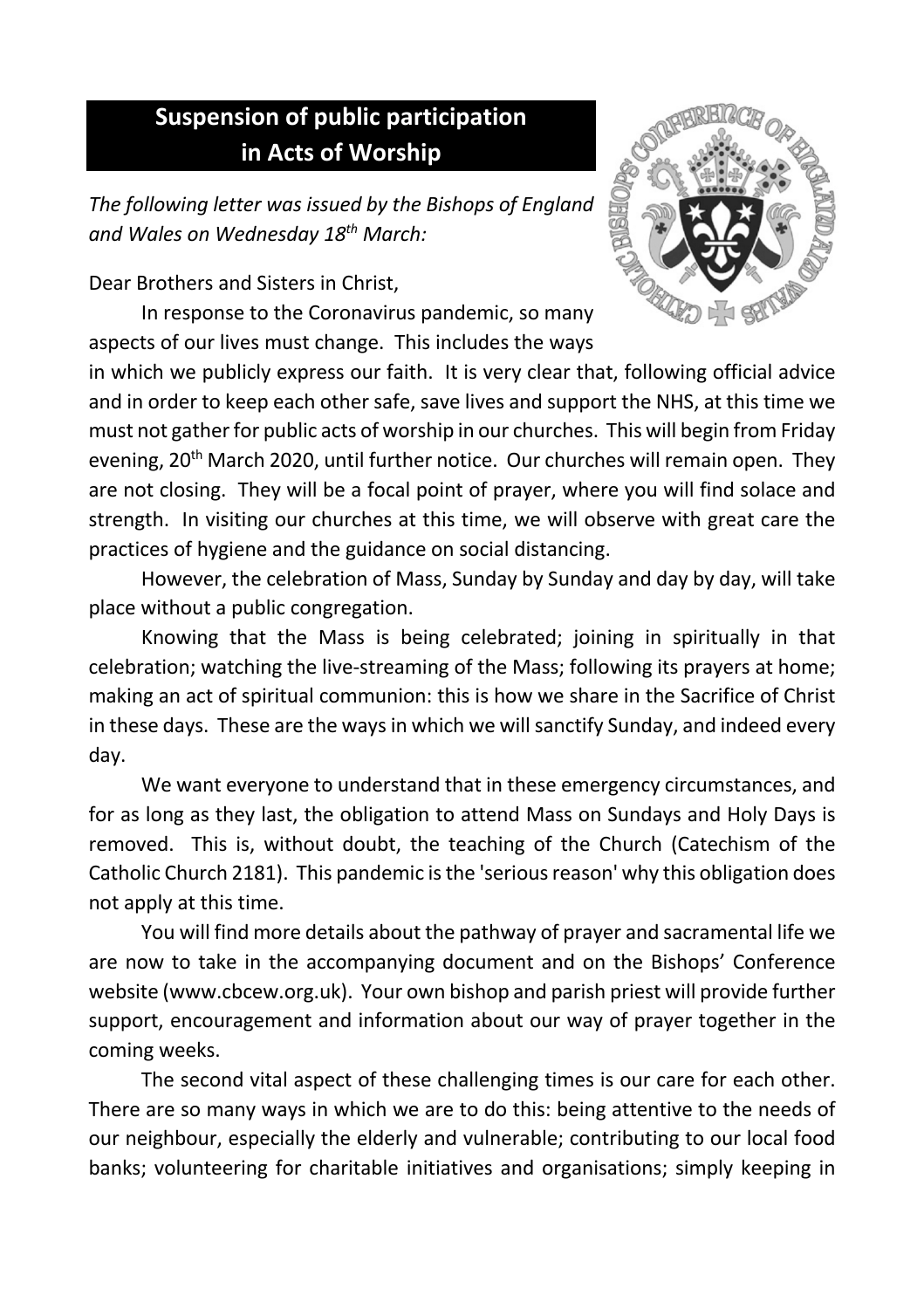touch by all the means open to us.

During these disturbing and threatening times, the rhythm of the prayer of the Church will continue. Please play your part in it. The effort of daily kindness and mutual support for all will continue and increase. Please play your part in this too. For your commitment to this, we thank you.

'The Lord is my shepherd, there is nothing I shall want.'

May God bless us all.

+ Vincent Cardinal Nichols + Archbishop Malcolm McMahon OP President Vice-President

Catholic Bishops' Conference of England and Wales

## **Ways to continue to participate in the life of the Church**

The **readings and prayers for Mass** each day can be found here:

• https://universalis.com/europe.england.nottingham/mass.htm

**Daily Mass** is broadcast from our Cathedral in Nottingham at the following times:

- Sunday: 8am, 10am, 11.15am, 6pm
- Weekdays: 1pm
- Saturday: 10am, 6.30pm (Sunday Vigil)

The link to the televised Mass is here:

• http://www.stbarnabascathedral.org.uk/01 Community/livestream.html

**Daily Mass** is broadcast from the National Shrine and Minor Basilica of Our Lady in Walsingham each day at 12 noon:

• http://www.walsingham.org.uk/live-stream

**Sunday Mass**, celebrated by Bishop Patrick, will be broadcast from his chapel at Bishop's House each Sunday at 10am:

• https://www.youtube.com/channel/UCaf7upUMsn3Kl8GD79FotjQ/featured? fbclid=IwAR1JRpqkdO0rHZY98bsnSC\_N9TKbvSKXv0L5bT4yVCcMTHaVmAwa W4g-rAk

The **Rosary** is prayed throughout the day from the Shrine of Our Lady at the Grotto in Lourdes:

• https://www.lourdes-france.org/en/tv-lourdes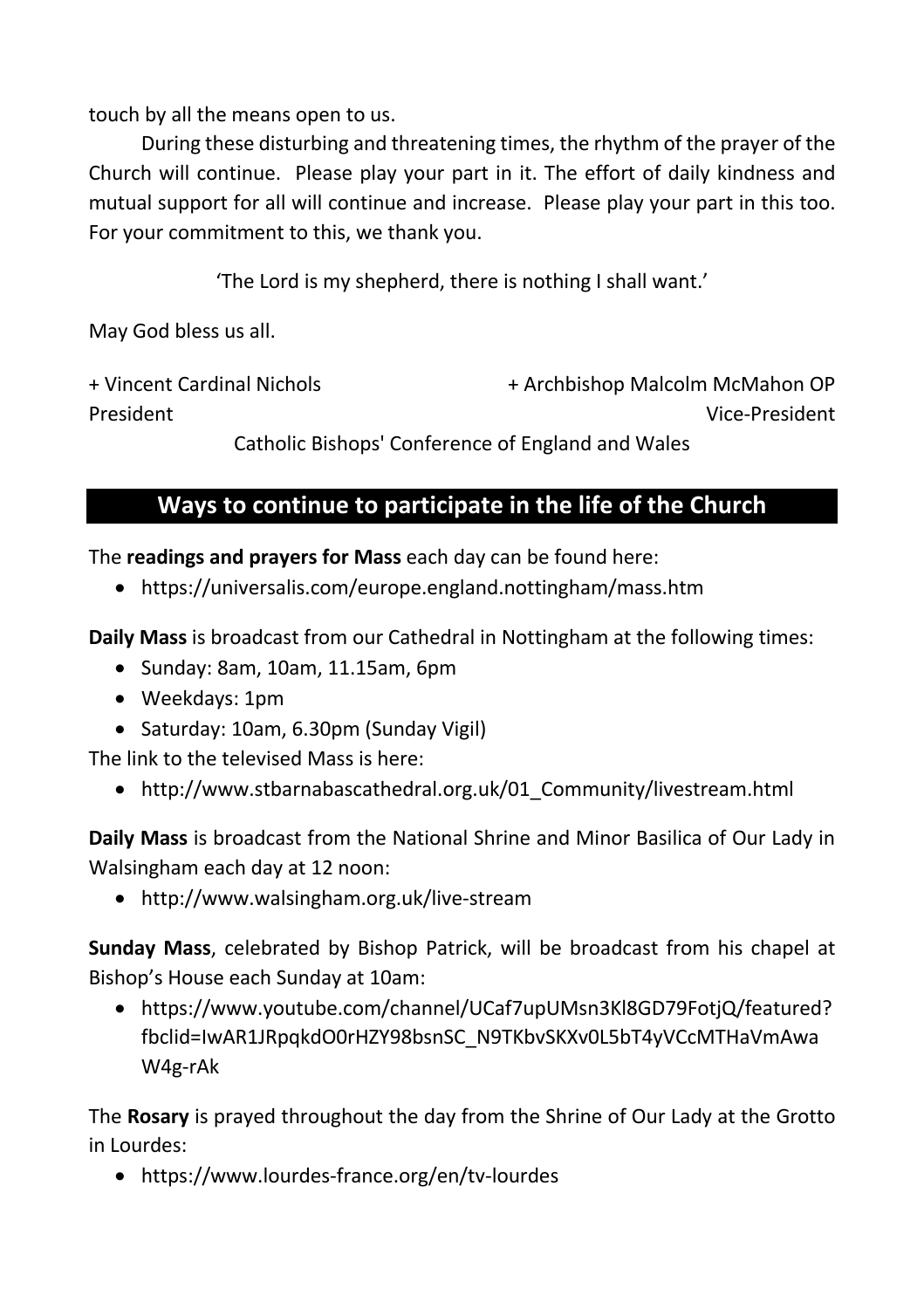## **Our church buildings remain open for prayer**

Although Mass is no longer being celebrated with a congregation, Mass is still celebrated every day by Father Simon, and your intentions will be remembered at the altar day by day.

- X Our Lady of Victories church in Southwell remains open through the day, each day, for anyone who wishes to make a visit of the Blessed Sacrament, light a candle, or simply spend a few moments in prayer or in silent contemplation.
- X Saint Anthony church in Calverton will be open from 9am until 11am each Tuesday morning, and from 4pm until 6pm each Friday afternoon, for anyone who wishes to make a visit of the Blessed Sacrament, light a candle, or simply spend a few moments in prayer or in silent contemplation.

#### **Readings at Masses this week**

*During this time when we're not able to attend Mass, reading and pondering the reading we would hear at Mass is one way of being in union with the Church throughout the world. The references to the day's readings are given below:*

| Sunday    | 1 Samuel 16:1.6-7.10-13; Psalm 22(23); Ephesians 5:8-14; John 9:1-41  |
|-----------|-----------------------------------------------------------------------|
| Monday    | Isaiah 65:17-21; Psalm 29(30):2.4-6.11-13; John 4:43-54               |
| Tuesday   | Ezekiel 47:1-9.12; Psalm 45(46):2-3.5-6.8-9ab; John 5:1-3.5-16        |
| Wednesday | Isaiah 7:10-14.8:10; Psalm 39(40):7-11; Hebrews 10:4-10; Luke 1:26-38 |
| Thursday  | Exodus 32:7-14; Psalm 105(106):19-23; John 5:31-47                    |
| Friday    | Wisdom 2:1.12-22; Psalm 33(34):16.18.19-21.23; John 7:1-2.10.25-30    |
| Saturday  | Jeremiah 11:18-20; Psalm 7:2-3.9-12; John 7:40-52                     |

#### **Access to the Sacraments**

Although Masses and other Acts of Worship won't be available to the lay faithful for the foreseeable future, if you wish to have a Mass offered for a particular intention simply put a Mass envelope with the details through the presbytery letterbox. The daily Mass intentions will continue to be published in the newsletter.

The sacrament of reconciliation (confession) is available by appointment; if you wish to make your confession contact Father Simon to arrange a convenient time.

The Anointing of the Sick can still be given; again, please contact Father Simon directly should you wish to receive this sacrament, or know someone who would.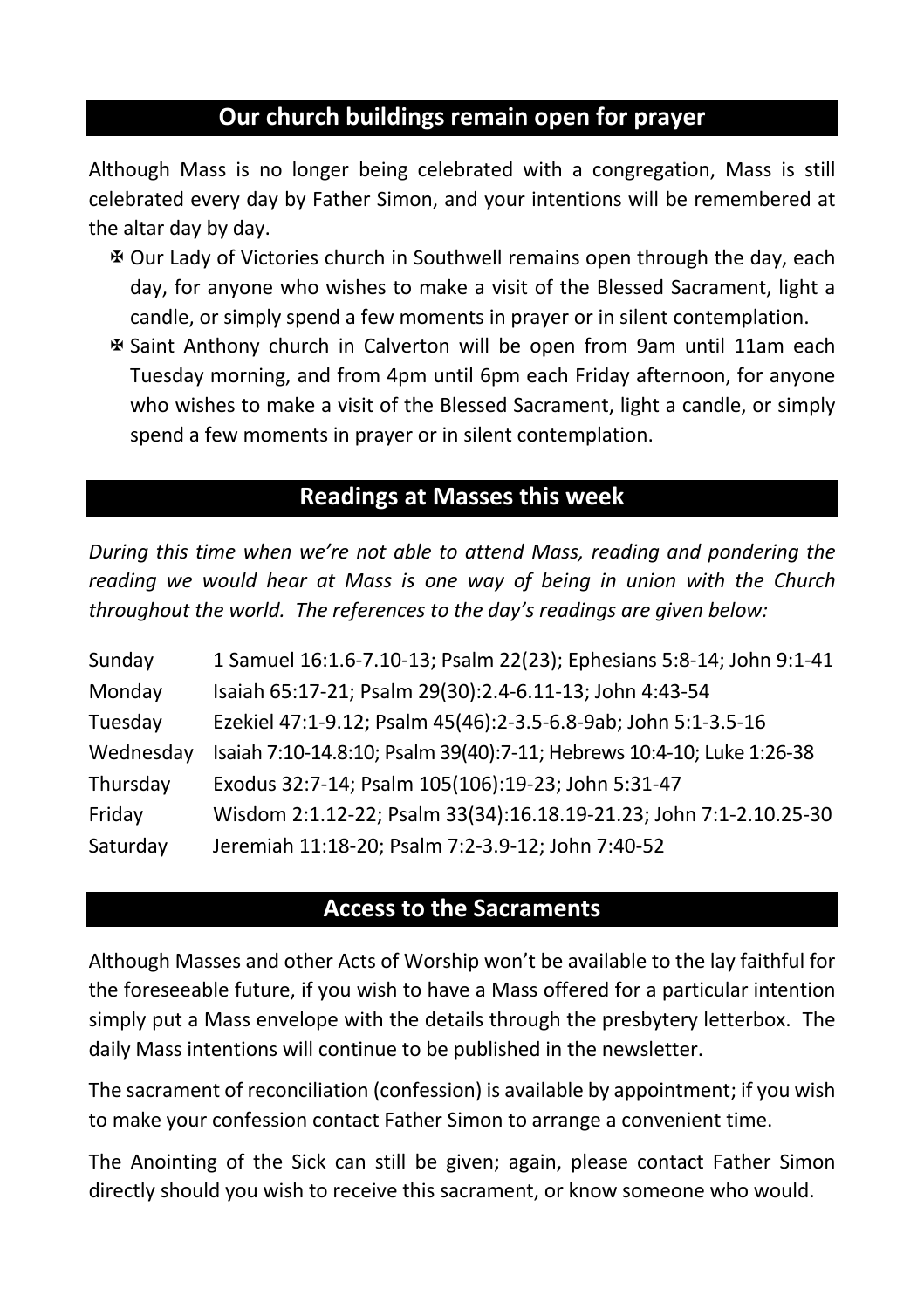# **Prayers for the Rededication of England and the Year of the Word**

We pray the Angelus (in preparation for the Rededication of England as the Dowry of Mary next weekend) and the Prayer of the Year of the Word (throughout 2020). Although not together physically, we can continue to be united in our time of prayer:

#### *Prayer for the Year of the Word*

Living God, you walk alongside us and speak to us throughout the Scriptures. Your Son, Jesus Christ, listens to our hopes and fears and shows us how to live for one another. Send us the Holy Spirit to open our hearts and minds so that we may be your witnesses throughout the world. Amen. V. Your word is our path and your truth is our light. R. This day and every day. Our Lady of the Annunciation : Pray for us. Saint Matthew : Pray for us. Saint Jerome : Pray for us.

#### *The Angelus*

- Leader The Angel of the Lord declared unto Mary.
- All And she conceived by the Holy Spirit.
- Leader Hail Mary, full of grace, the Lord is with thee. Blessed art thou among women, and blessed is the fruit of thy womb, Jesus.
- All Holy Mary, Mother of God, pray for us sinners now and at the hour of our death. Amen.
- Leader Behold the handmaid of the Lord.
- All Be it done to me according to thy Word.
- Leader Hail Mary *etc (then everyone at 'Holy Mary', as previously)*
- Leader And the Word was made flesh. *(all bow)*
- All And dwelt among us.
- Leader Hail Mary *etc (then everyone at 'Holy Mary', as previously)*
- Leader Pray for us, O Holy Mother of God.
- All That we may be made worthy of the promises of Christ.
- Leader Let us pray. Pour forth, we beseech thee, O Lord, thy grace into our hearts, that we to whom the Incarnation of Christ thy Son was made known by the message of an angel, may by his passion and cross be brought to the glory of his Resurrection. Through the same Christ our Lord.
- All Amen.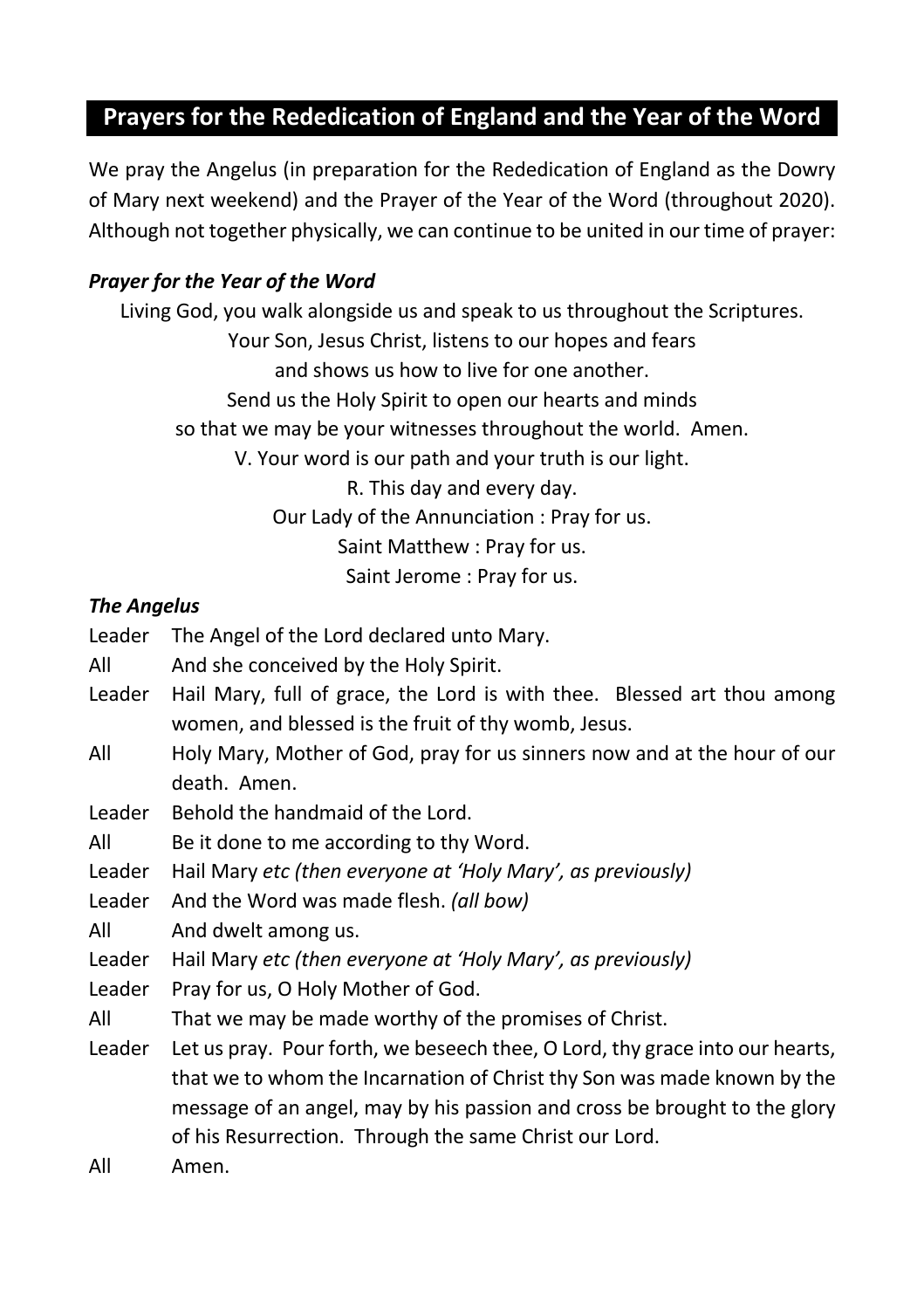## **Parish Hall**

Last Sunday, following a possible contamination by coronavirus, the parish hall was thoroughly cleaned by a professional company, applying Government standards. It has been kept empty for a week, to ensure any possible traces of the virus are eliminated, and is now available and open again. Please contact Justine, the parish secretary, if you have any questions over parish hall bookings.

#### **Forthcoming Events in our parish, community and diocese**

*All public events previously advertised in the parish newsletter have been either cancelled or postponed indefinitely. Those which follow might still proceed; please check with the organisers closer to the time if you're interested in participating.*

**Friday 3rd April** is this year's **Day of Prayer for Survivors and Victims of Abuse**; Bishop Patrick will offer a Holy Hour in reparation, from 12.00 noon until 1.00pm, and then followed by Mass, in Saint Barnabas Cathedral. This event is anticipated to be livestreamed, but won't be open to the public.

Come to a **Day of Prayer** hosted by the Diocesan Spirituality Network entitled : **Encounter Jesus and be Missionary Disciples through Saint Matthew's Gospel**, on **Saturday 16th May**, in Saint Hugh's hall, Lincoln LN2 5AQ. Arrivals from 9.30am, starting at 10.00am, and closing with a Liturgy at 3.00pm. Refreshments are provided, please bring a packed lunch. All are welcome.

**Pilgrimage to Lourdes and Nevers by Coach June 13<sup>th</sup> – 20<sup>th</sup> Picking up in** Nottingham, Derby and Leicester, the cost is £595 per person. For a booking form, please contact Father John McCay at jmccay1982@yahoo.co.uk or 0115 981 0320.

From **Saturday 4th until Sunday 5th July** there is an opportunity for all married couples to enrich their marriage and renew their commitment to one another. A non-residential **Marriage Encounter Weekend** will be held at Savio House, Bollington, SK10 5RW. Most couples and many priests find this a very rewarding experience. Book now at www.wwme.org.uk or for more information contact Charles and Krysia Golabek on 01625 263627 (charles.golabek@ntlworld.com).

The 52<sup>nd</sup> International Eucharistic Congress is taking place this year in Budapest from  $14<sup>th</sup>$  until 21st September. The Diocese of Nottingham will be participating, and if you would like to go, Tangney Tours are organising the pilgrimage. This Congress offers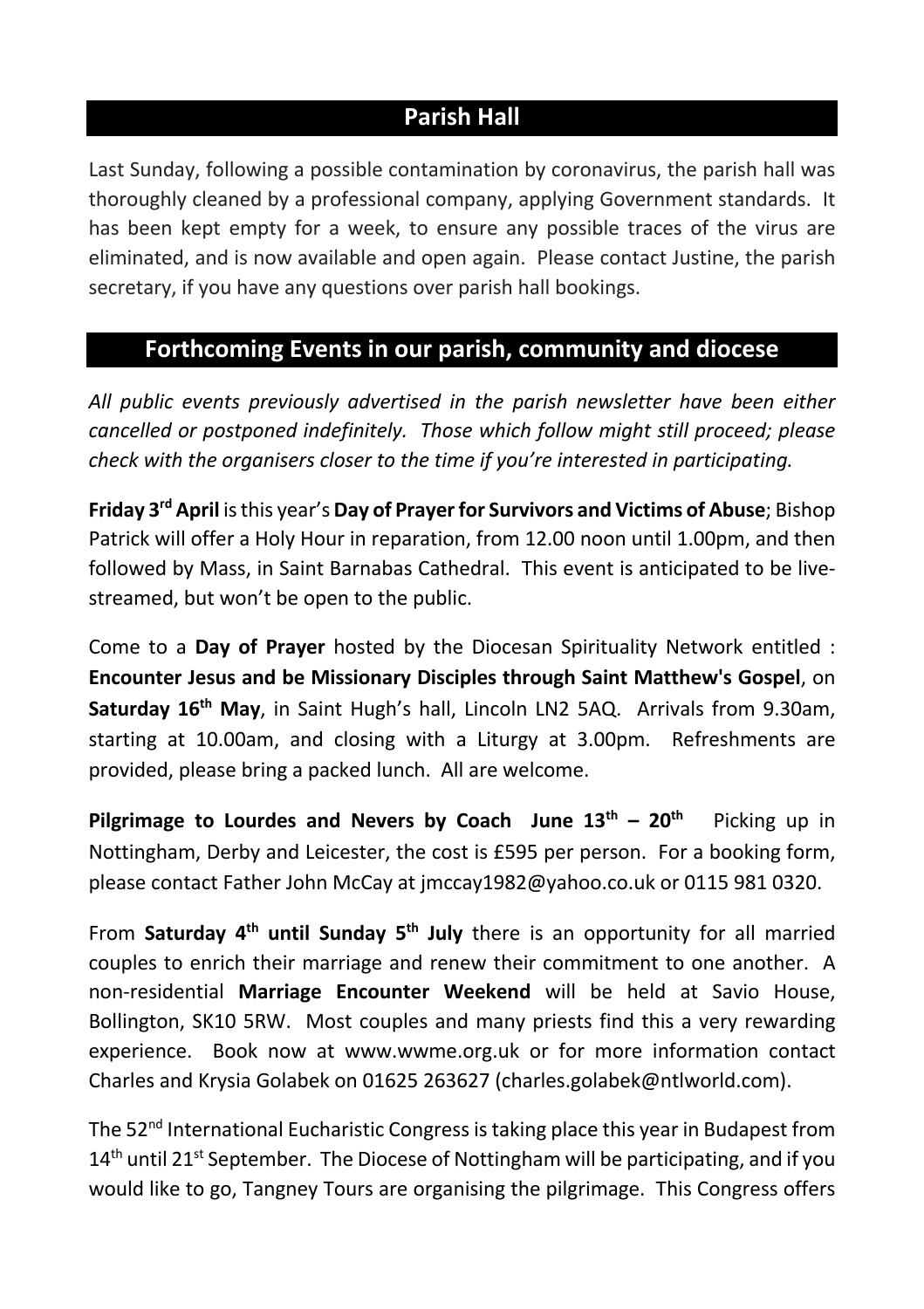a deep spiritual experience along with cultural programmes, it brings together people from all over the world. For more information and costs see the poster at the back of church, or visit: www.iec2020.hu or www.tangney-tours.com/iec-2020

#### **Job Opportunities within the Diocese**

The directors of the Nottingham Roman Catholic Education Service are seeking to appoint an Assistant Director to take a leading role in the continuing development of all areas of Catholic Life within our diocesan schools. Full details are available at www.dioceseofnottingham.uk/education/recruitment/diocesan-education-service The closing date for applications is Thursday 2<sup>nd</sup> April.

The governors of Bishop Ellis Catholic Primary School, Leicester LE4 8GP are seeking to appoint a new headteacher. Further details are available on the website www.dioceseofnottingham.uk/education/recruitment/primary-school-vacancies Visits to the school can be arranged by calling Sarah Kennedy at the school office on 0116 269 5510. The closing date for applications is Thursday  $2^{nd}$  April.

#### **Newsletter via email**

If you'd like to receive the parish newsletter by email simply email Justine (the parish secretary, at olv.rcchurch@gmail.com, asking to be added to the list. You can still collect a paper copy if you wish, and it will be available on the parish website also. In these coming days when it isn't possible for parishioners to get to Mass **it would be very helpful to have parishioners' written consent (via email is fine) to send out the newsletter**, and possibly other urgent messages, via email.

#### **Settlement Scheme for European Union Citizens**

All EU, EEA and Swiss citizens living in the UK are required by the government to apply through its Settlement Scheme to continue living, working and accessing services here. The deadline for applications is 30 June 2021. Details and links to the application process can be found at: **gov.uk/eusettledstatus** Information on assistance for those applying is available at: **gov.uk/help-eu-settlement-scheme**

The Catholic Church in England and Wales stands in solidarity with all European citizens who have made their homes here. They are a valued part of our parishes, schools and communities.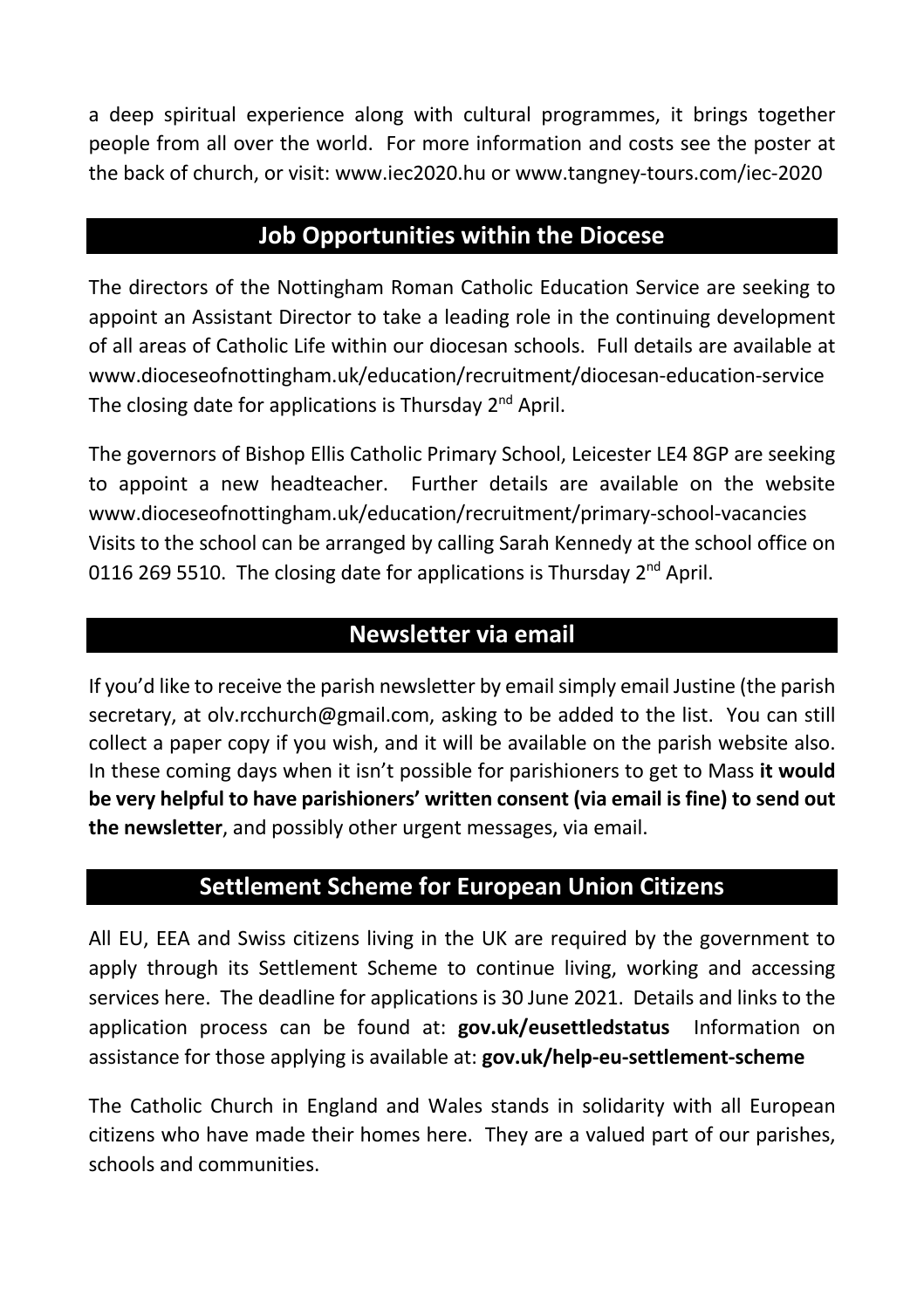## **Stories of Faith from our Catholic Heritage**

With dioceses around the world cancelling public Masses for weeks to come, many Catholics are already feeling starved for the Eucharist. When the world is fighting a global pandemic, it seems that the Mass would be more necessary than ever. But while public Masses are cancelled, the private ones continue and the body of Christ is able to receive the graces from those Masses, especially when we make a spiritual communion.

Still, how can we who depend on the Sacraments survive this crisis when divorced from holy Mass? Well, there are plenty of saints (and millions more Christians) who've had similar experiences, months and years of surviving without the Sacraments. Looking to them can strengthen us to persevere.

Though not canonized, **thousands and thousands of Japanese Christians** lived without priests for nearly 250 years. They baptized their children in secret, passing down the faith in whispered lessons, praying before images of the Madonna and Child that were disguised to look like Buddhist images. In 1858 Japan finally readmitted Christian missionaries, who found 10,000 hidden Christians waiting for them. Imagine being raised with the near certainty that you would never in your life attend Mass, knowing of the Eucharist only because your grandmother's grandmother's grandmother once went to Mass? It puts social distancing in perspective.

The saints of **19th-century Korea** were in a similar situation. After the Gospel was first preached by Servant of God Yi Beok and his companions in 1784, the Church was run entirely by laypeople until 1795. At that point, **Blessed James Zhou Wen-Mo** arrived and discovered 4,000 Catholics, only one of whom had ever seen a priest. Wen-Mo served as the only priest in all of Korea for six years, until his martyrdom. For the next 36 years, there were again no Masses in Korea until a small group of French priests arrived in 1836—and were killed two years later.

**Saint Isaac Jogues** (1607-1646) may have been prepared for torture and martyrdom when he travelled to North America to evangelize Native Americans. But as a priest, he wouldn't have expected to be deprived of the Eucharist — until his hands were marred by his captors. At the time, a priest who was missing thumb or forefinger was unable to celebrate the Mass, so from the time of his injury until (having escaped his Mohawk captors) his return to France 17 months later, Father Jogues was

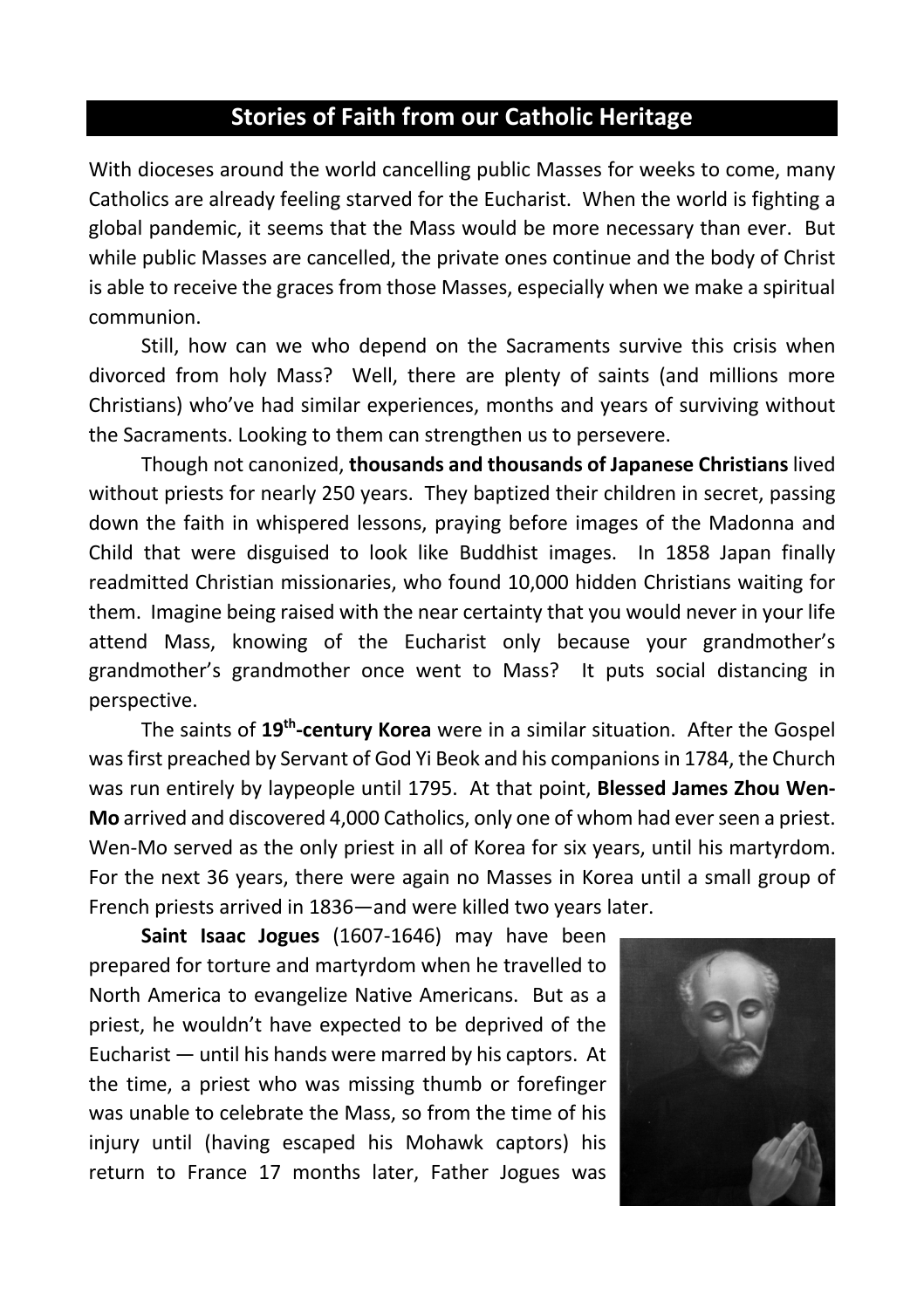

unable to confess, to celebrate Mass, or even to attend Mass. He was given a special dispensation and permitted to celebrate Mass again, in spite of the state of his hands, and requested permission to return to America after his recovery. He was killed not long after his return, but his killer later repented and was baptized with the name "Isaac Jogues."

**Blessed Victoire Rasoamanarivo** (1848- 1894) was a Malagasy noblewoman and a

convert to Catholicism. A leader in the Church in Madagascar, when the French were expelled from Madagascar in 1883, the departing priests left the care of the Church in her hands, along with **Blessed Raphael Rafiringa**, a Malagasy religious Brother. For nearly three years, Victoire and Raphael led the 21,000 lay Catholics in Madagascar, bringing them together each Sunday for communal prayer though there were no priests to celebrate Mass. Victoire explained, "I place before my mind the missionaries saying the Mass, and mentally attend all the Masses being said throughout the world." Three years later, a vibrant community hungry for the Eucharist welcomed their priests back  $-$  all of them far more grateful for the Mass than they had been before their three years without it.

**Saint Mark Ji TianXiang** (1834-1900) was an opium addict. Because his priest didn't understand the nature of addiction, he told TianXiang that he couldn't be absolved until he had beaten his addiction — which meant that he couldn't receive communion either. For 30 years, TianXiang continued to practice the faith while being denied the Sacraments. He never did manage to get clean, but he died a martyr and has been canonized a saint not just for his martyrdom but for his decades of attempting to follow Jesus even in the absence of the Sacraments.

**Blessed Laurentia Herasymiv** (1911-1952), like countless other Catholics in Nazi concentration camps or Soviet gulags, spent the last months of her life without the Sacraments and in the near certainty that she would have no opportunity for viaticum or a final confession. Arrested for refusing to abandon the Ukrainian Greek Catholic Church for Orthodoxy, Sister Laurentia and **Blessed Olympia Bida** were sent to Siberia, where both died as a result of all they had suffered at the hands of the communists. As she lay dying, she begged for the Eucharist, calling out in her delirium, "Jesus, I do not want to die without you!" She died, as she had lived for two long years, without the Eucharist, and was fully united to Jesus.

*Reprinted from an article by Meg Hunter-Kilmer, in this Sunday's Catholic Herald*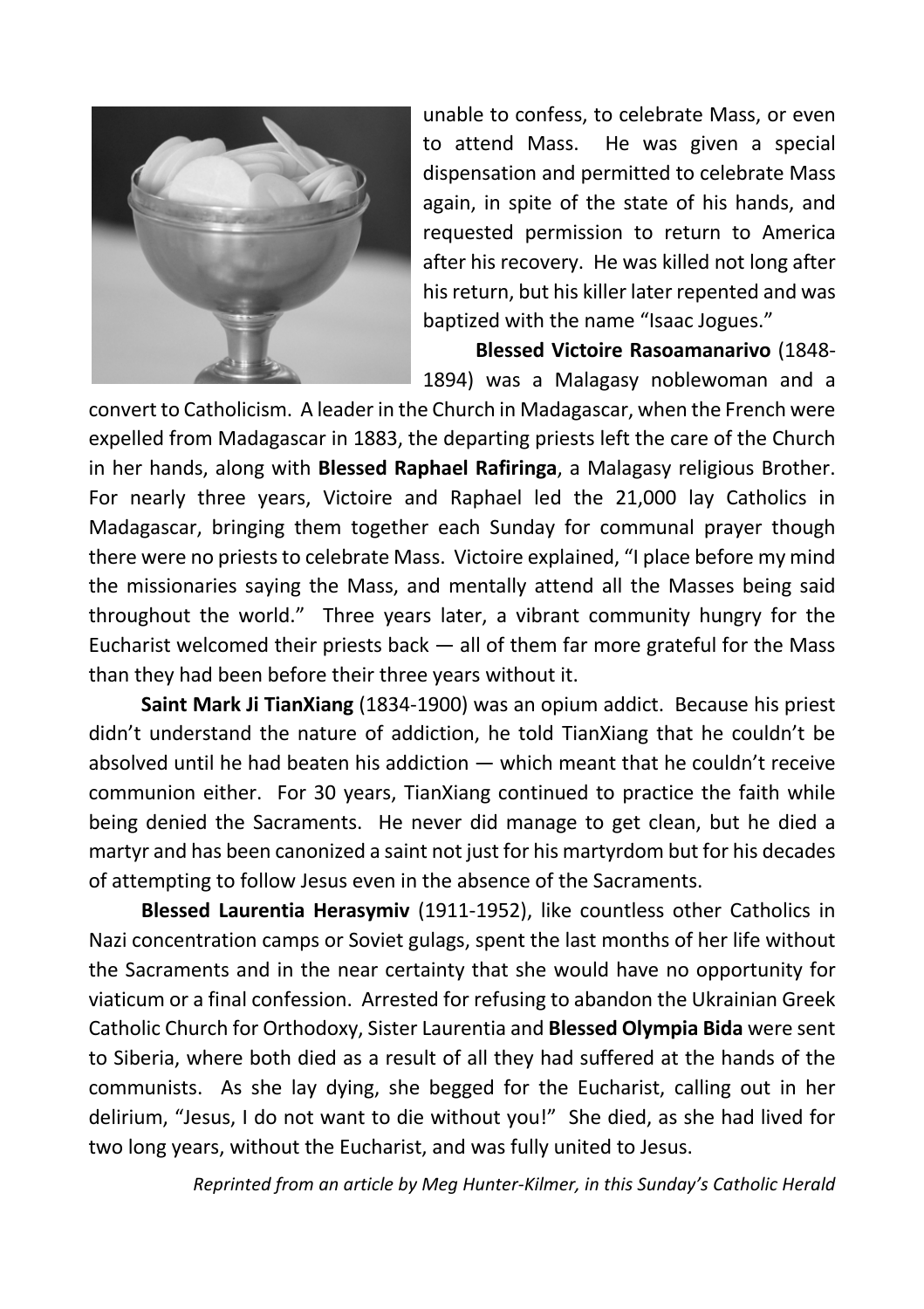## **Easter Eggs and Chicks**

Twenty-eight chicks and many more eggs! Thank you to all the parishioners for their generosity, especially as it was quite short-notice this year. Unfortunately, due to the Coronavirus, Faith in Families won't be holding the events at which the chicks are usually sold. The knitted chicks have been saved for next year and the eggs donated to the Newark Foodbank. Sincere thanks! Pati – 01636 813260.

## **200 Club Winners**

*Congratulations to our recent 200 Club Winners, and to all who support the Club.*

| Date                 | First Prize         | Second Prize        | <b>Third Prize</b>   |
|----------------------|---------------------|---------------------|----------------------|
| $5th$ Jan            | 118 Kevin Freeman   | 5 Donald Martin     | 79 Peter Bird        |
| $12^{th}$ Jan        | 125 Kath Nicholson  | 97 Matthew McKenzie | 25 Catriona Carr     |
| $19th$ Jan           | 136 Caroline Hedley | 66 Simon Hall       | 43 Anthony Wilkinson |
| $26th$ Jan           | 121 Julie Dalby     | 66 Simon Hall       | 8 Valerie Brock      |
| $2nd$ Feb            | Donated             | 4 Theresa Martin    | 12 Madeleine Birch   |
| $9th$ Feb            | 92 Margaret Sladen  | 26 Chris Pycroft    | 86 Paul Wilkinson    |
| 16 <sup>th</sup> Feb | 24 Margaret Lee     | 88 Sheila Wilkinson | 150 B Hallam         |
| $23^{\text{rd}}$ Feb | 73 Dominic Stafford | Donated             | Donated              |

#### **Join the 'Fight Infections in Africa' Appeal**

Bishop Patrick is Patron of this small Leicestershire charity which offers medical care to some of the poorest people in sub-Saharan Africa. The charity has Catholic roots and works closely with the Catholic Religious Sisters who run the few local small Medical Centres. The Bishop is asking if each parish in the diocese would be prepared to raise £100 to support this appeal. Too many vulnerable children and adults in sub-Saharan Africa are suffering or dying from treatable infections, and they desperately need our help. £100 could treat 380 patients with diarrhoeal disease. For further details please take a quick look at this short video:

https://www.youtube.com/watch?v=eqy2Jbr1COg or go to https://intercare.org.uk **We won't have a specific collection for this appeal – but if any one is able to make a donation please place it in an envelope and put it through the presbytery letterbox during Lent. Let's see if, as a parish, we can raise £100 before Easter?**

## **Thank You for your Generosity**

The main collection, Sunday 15<sup>th</sup> March : £128.04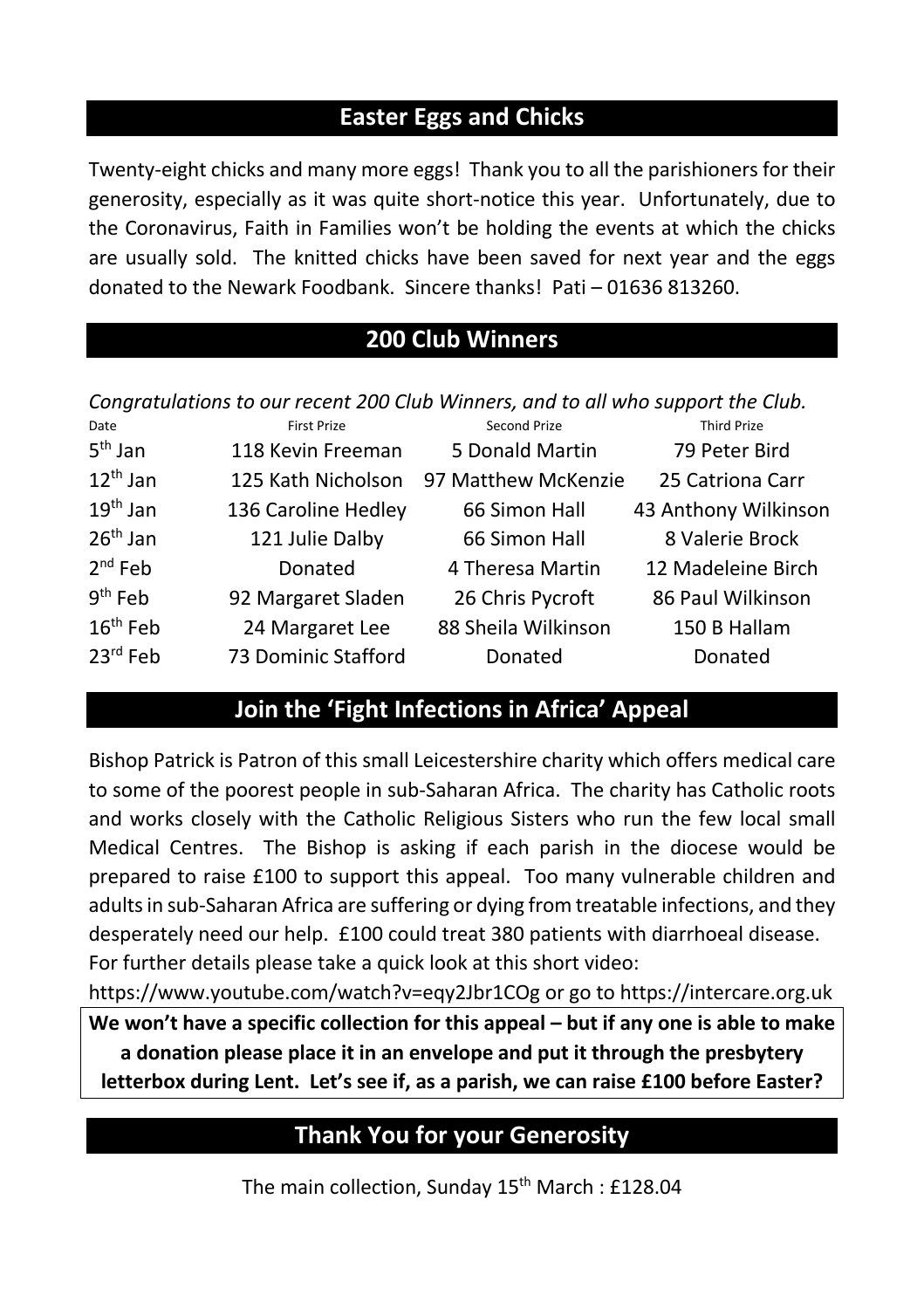#### **Prayers for …**

Please remember in your prayers especially:

- X **All those affected by the coronavirus outbreak** those infected, those caring for them, those who have died, and those who mourn
- X **John Bell** who died on Saturday 8th March, and whose Funeral Service will be held on Tuesday 24<sup>th</sup> March. May he rest in peace!
- X **Archbishop Peter Smith**, formerly Bishop of East Anglia, and Archbishop of Cardiff, and of Southwark, who died on Friday  $6<sup>th</sup>$  March, and whose Requiem Mass will be celebrated on 30<sup>th</sup> March. May he rest in peace!
- X **Maeve Greer**, sister of Monsignor John Lally (parish priest in Leicester, who died last week. May she rest on peace!
- X **David Burbidge**, brother of Canon Alan Burbidge (parish priest in Derby), who died on Sunday 15<sup>th</sup> March. May he rest in peace!
- X **Veronica Etim Bassey**, mother of Father Patrick Bassey (assistant priest in Lincoln), who died two weeks ago. May she rest in peace!
- X **Clergy of our diocese who are sick at this time**: Monsignor Jonathan Moore, Canon John Berry, Fathers John Cairns, Tony Colebrook, Hugh Doherty, James Hannigan, Peter Harvey, Chris Hogan, Jim Lynch, Joe McGovern, Frank McLaughlin, Robert Rutledge, Michael Tutcher; Deacons Stephen Doona, and Bill Hutchinson.

## **A reflection from 'Marriage Matters'**

#### **The Lord will lead us back together**

Ezekiel's words apply to us when we are going through tough times in our relationship, when intimacy, physical or otherwise, seems impossible. At such times, Jesus weeps for us as He did for Lazarus. He will bring us back together if we ask Him and are willing to be vulnerable enough to explore together the changes we need to make.



## **Pope's Prayer Intentions for March**

#### **Catholics in China**

We pray that the Church in China may persevere in its faithfulness to the Gospel and grow in unity.